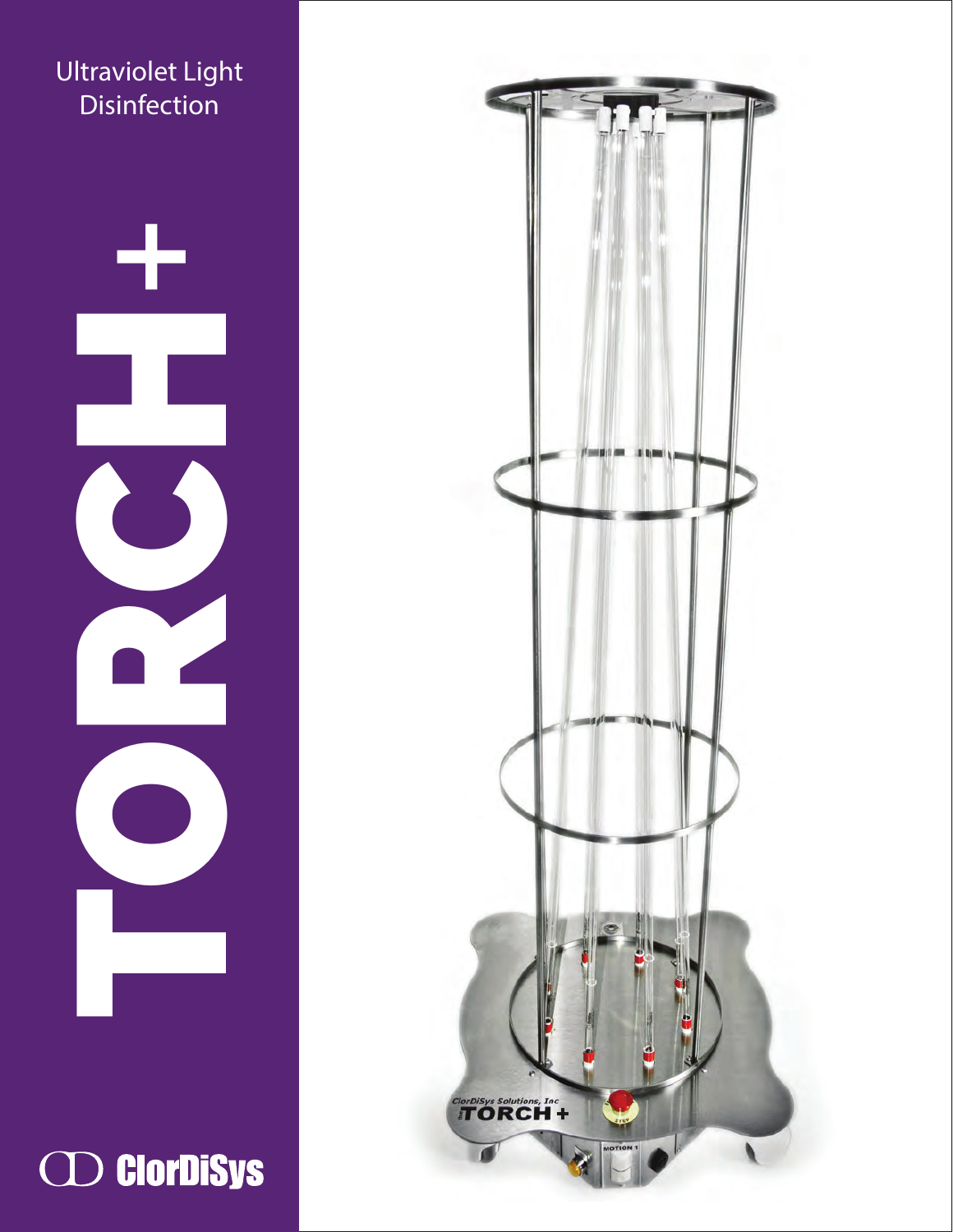Low cost, long-lasting, teflon coated Quartz bulbs for maximum cost effectiveness

The Torch+ outputs 12 mJ/cm2 of UV-C at a distance of 10ft, which is capable of providing a 99% reduction of MRSA in 1 minute.

360° coverage with 8 high powered bulbs

MA AL

Angled bulbs allow more light to hit the ceiling, offering a better and more complete range of coverage

An integrated UV-C sensor measures each cycle's UV-C output. The output power, overall dosage, date, time, and room number are all logged via the iPAD<sup>™</sup> to supply a complete run record.

Motion sensors to abort exposure for safe operation

TO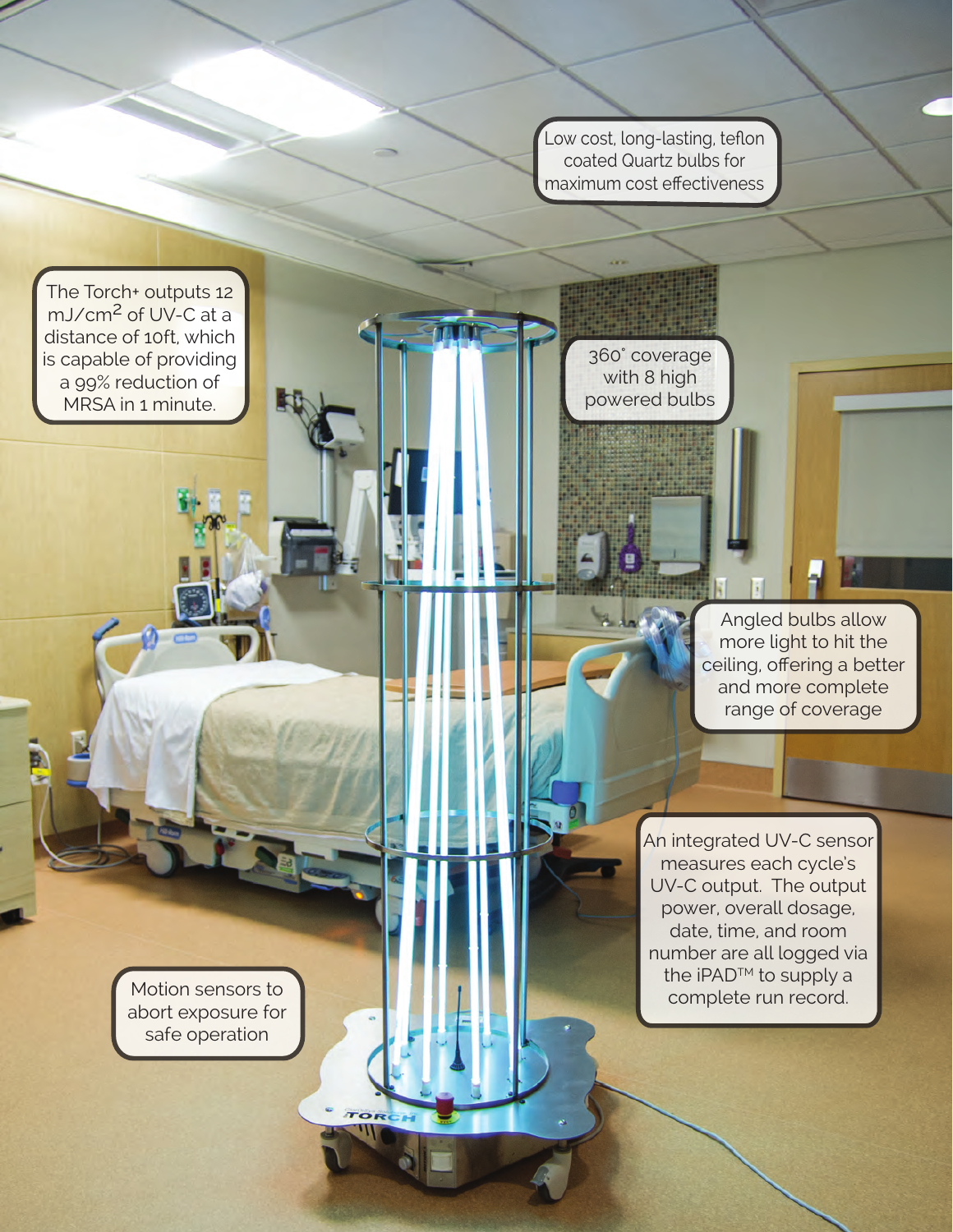### The TORCH+ UV Disinfection System

The TORCH+ Ultraviolet Light Disinfection System is an easy-to-use, highly effective addition to your cleaning and disinfection program. Ultraviolet light is a proven method of reducing a wide range of pathogens on environmental surfaces in order to reduce infection rates. The TORCH+ treats rooms quickly and safely, with re-entry able to occur immediately upon completion. Typical treatment times can be as little as one minute, depending on the level of kill required.

The TORCH<sup>+</sup> comes with an iPad<sup>™</sup> for remote operation and monitoring. Data recording and management becomes easy and efficient with cycle data stored on the iPad<sup>TM</sup> and emailed to a supervisor at the end of every use. Disinfection cycles can be controlled based on time, or by accumulated UV dosage using the integrated UV sensor in order to provide the right process to meet your needs.

#### Data Stored and Sent:

- Date and Time
- Address
- Room Number
- Operator Name
- Accumulated UV Dosage
- Alarm History
- Run Success Conversation

UV-C does not penetrate glass<sup>\*</sup>, making it safe for personnel to view the TORCH+ through windows during a cycle. Integrated motion sensors on all four corners of the TORCH+ allow for 360˚ coverage of the surrounding area, and will abort the cycle if motion is detected.

\*UV-C can penetrate through quartz glass, however quartz glass is not used in construction (windows, doors, etc...)

#### Simple Operation

Step 1: Position The Torch+ in the room and plug into a wall outlet.

Step 2: Place UV-C sensor at desired location

Step 3: Leave room and close door

Step 4: Press Start

| iPad <sub>P</sub><br>2:41 PM<br>17%<br>192 168 0.202<br>$\mathbf D$ Clordisys |              |                    |
|-------------------------------------------------------------------------------|--------------|--------------------|
| First Name                                                                    | <b>First</b> | Start TORCH+       |
| Last Name                                                                     | Last         |                    |
| Room Number                                                                   | 123A         | Stop TORCH+        |
| Run Time (minutes)                                                            | 15.0         |                    |
| Control by Dosage                                                             | ON           | <b>Alarm Reset</b> |
| Dosage Setpoint (mJ)                                                          | 45.0         |                    |
| Status $\sim$                                                                 |              | Settings           |